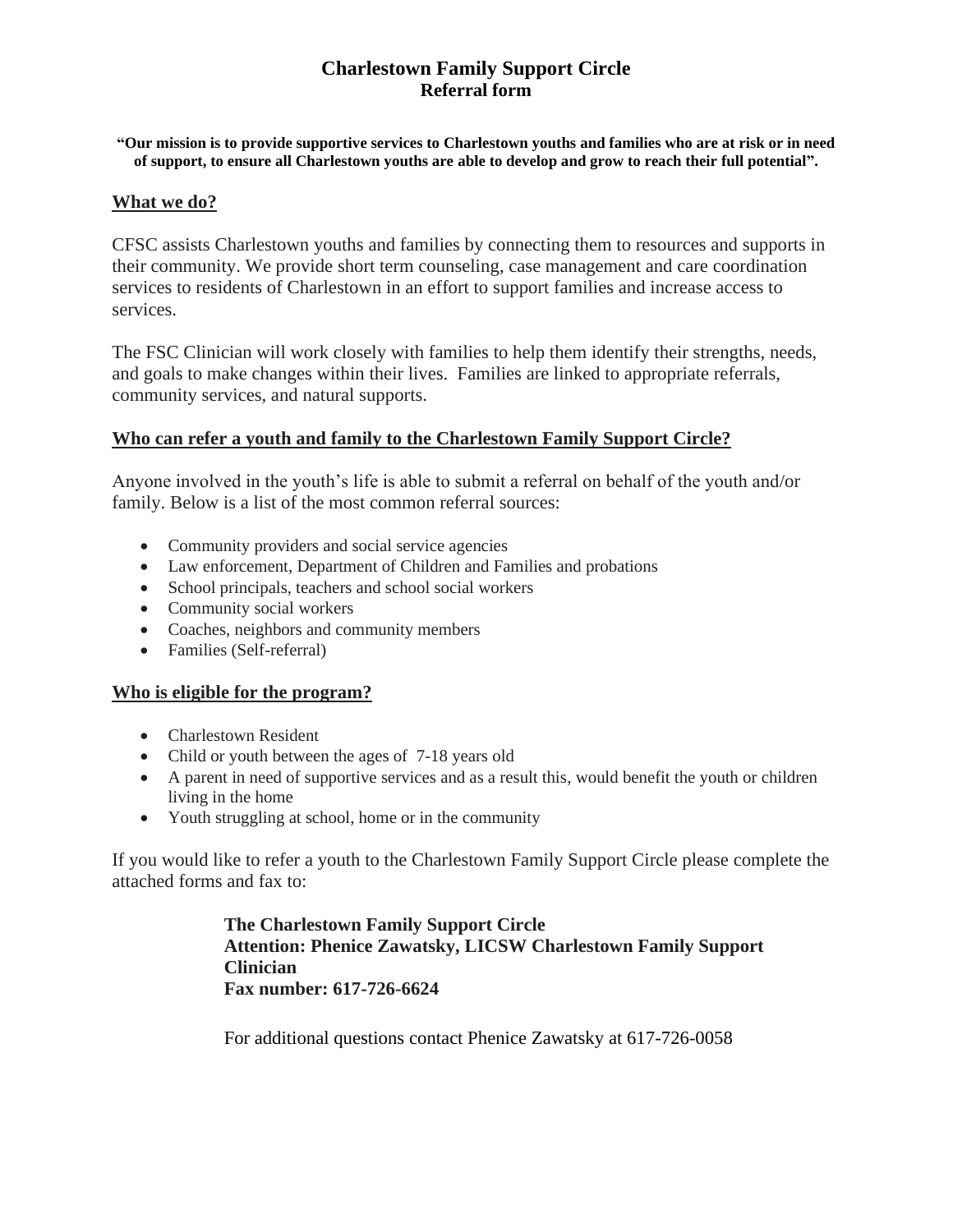## **Charlestown Family Support Circle Referral form**

**Date of referral:**

**Does youth live in Charlestown**? □ Yes □ No

**Is the family aware that they have been referred to the Charlestown Family Support Circle**? □ Yes □ No

## **Client information:**

Client Name/ DOB/Gender:

Address:

Phone number (Home)/ Mobile number:

School Name/Address/Zip code:

Insurance name/ID number (Youth):

Youth lives with:  $\Box$  Parent:  $\Box$  Guardian:  $\Box$  Other:

Is youth in DCF custody?  $\Box$  Yes  $\Box$  No

Mother (include name, address, phone):

Father (include name, address, phone):

Siblings (include name, age):

Guardian name/Custodial Adult (include name, address, phone):

Relationship to the youth:

Youth's Race and Ethnicity:

Language(s) spoken at home:

Is translation needed for the family?

| Please check all that apply to Client and/or Family:                                                                                    |  |  |  |
|-----------------------------------------------------------------------------------------------------------------------------------------|--|--|--|
| $\Box$ Access to health care $\Box$ Communication issues $\Box$ Crisis management $\Box$ DCF involvement                                |  |  |  |
| $\Box$ Domestic violence $\Box$ Education $\Box$ Extracurricular activities $\Box$ Family conflict $\Box$ Finances $\Box$ Mental Health |  |  |  |
| $\Box$ Probation/Criminal Court/Child Requiring Assistance $\Box$ Legal support/involvement $\Box$ Social Support                       |  |  |  |
| $\Box$ Substance Use $\Box$ Transportation $\Box$ Self care $\Box$ Other                                                                |  |  |  |
|                                                                                                                                         |  |  |  |
| $\Box$ Need assistance accessing resources to meet basic needs (food, housing, clothing, etc)                                           |  |  |  |
| $\Box$ Difficulty functioning at home, school or in the community                                                                       |  |  |  |
| $\Box$ History or exposure to substance abuse, domestic violence, and/or community violence                                             |  |  |  |
| $\Box$ Involved in multiple services or multiple systems (probation, mental health, family court, DCF, etc.)                            |  |  |  |
| $\Box$ Enrolled in services that have not been helpful to youth                                                                         |  |  |  |
| $\square$ Serious Emotional Disturbance or behavioral disorder                                                                          |  |  |  |
|                                                                                                                                         |  |  |  |
| $\Box$ Experienced one of the following in the last 30 days:                                                                            |  |  |  |
| $\Box$ Serious suicidal symptoms or other life threatening destructive behaviors                                                        |  |  |  |
| $\square$ Significant psychotic symptoms                                                                                                |  |  |  |
| □ Behavioral problems causing a risk or personal injury or significant property damage                                                  |  |  |  |
| $\Box$ Behavioral Symptoms:                                                                                                             |  |  |  |
|                                                                                                                                         |  |  |  |
| $\Box$ Phobias $\Box$ Depression<br>$\Box$ Anxiety $\Box$ Suicidal ideation or attempt $\Box$ Aggression                                |  |  |  |
| $\Box$ Cruelty to animals<br>$\Box$ Self Harm<br>$\Box$ Property Destruction<br>$\Box$ Fire setting                                     |  |  |  |
| $\Box$ Bed wetting $\Box$ Developmental delays<br>$\Box$ Sleeping problems<br>$\Box$ Anger                                              |  |  |  |

 $\Box$  Physical complaints  $\Box$  Inappropriate sexual behavior  $\Box$  Other